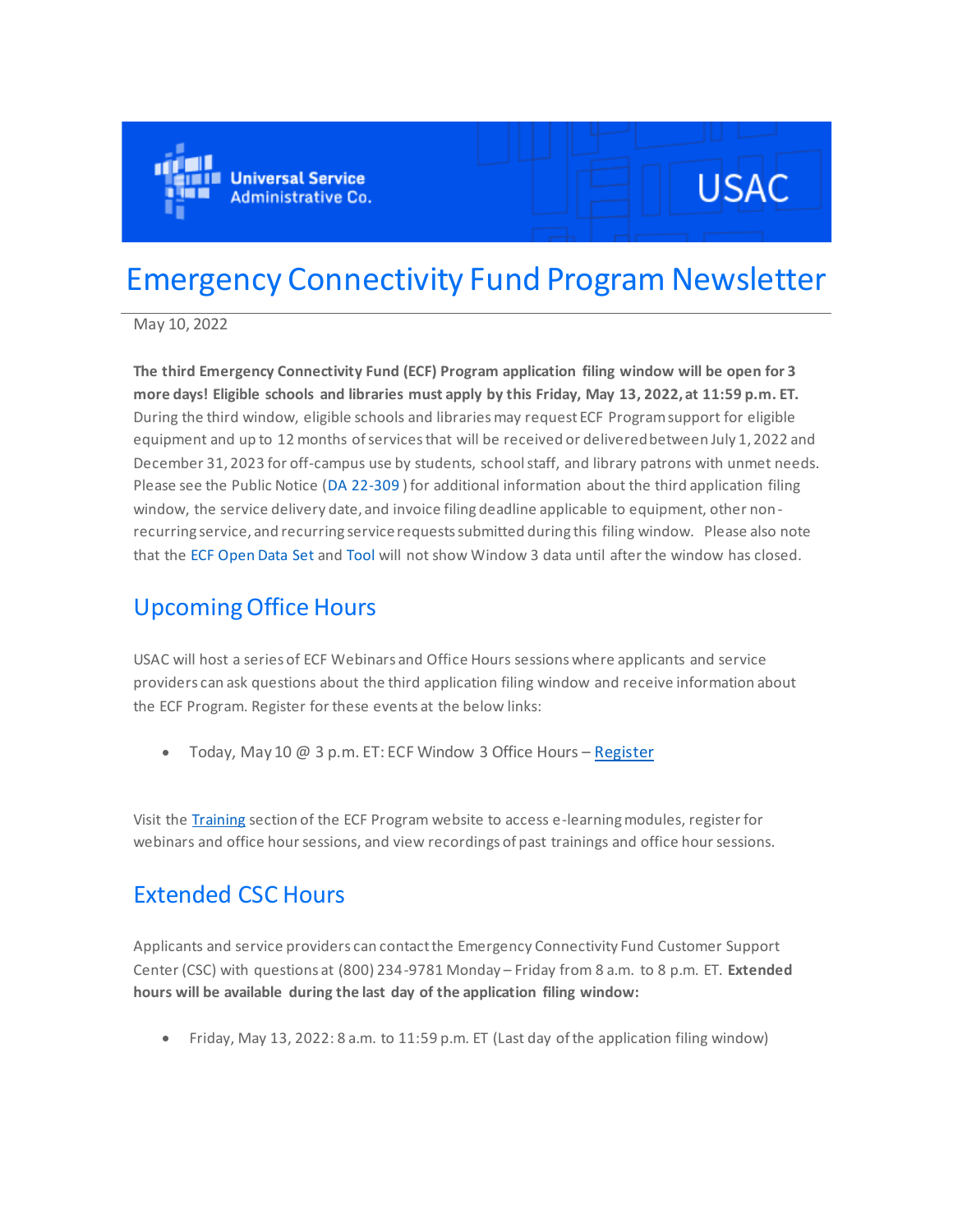## Key Reminders

**Duplicate Funding Certification –** ECF rules do not permit applicants to receive duplicative support for the portion of the services and/or equipment that have already been reimbursed through other federal or state programs. Applicants must certify on the ECF FCC Form 471 that they have not received funding through another federal or state program for the services and/or equipment for which they are applying for ECF support. Please ensure that you are able to certify to the accuracy of this statement prior to submitting the ECF FCC Form 471.

## SAM.gov Transition From DUNS to UEI

On April 6, 2022, the FCC released [Public Notice DA 22-371](https://click.outreach.usac.org/?qs=65427dc5cf6a8467b797434c6ea36e5a2e6415b417fd2ec447bd5cdd2070ef2e5208453314af36f805ae2d2560672f55a5ba702359ae8fc9) which announces the transition from the Data Universal Numbering System (DUNS) number to the Unique Entity Identifier (UEI). At this time, only entities that receive direct payments or disbursements from the FCC must obtain a UEI and complete full entity registration in SAM.gov, including for the ECF Program. Most organizations who participate and receive payments in the ECF Program should have already registered with SAM.gov. If you are submitting requests for reimbursement for the ECF Program, you are required to register in SAM.gov and already have a UEI. No further action is required; USAC will reach out directly to these ECF participants if needed. If you will be submitting requests for reimbursement for the ECF Program and have not completed your registration in SAM.gov, you should do so now.

If you need help obtaining a UEI or have additional questions, please visit the [Contact USAC](https://click.outreach.usac.org/?qs=65427dc5cf6a8467abdefcb505020a54472261efb80bf9e9c91fe9a548c5099d6db6b3de588c87e706ffda24acf67b018f0e9e0597b895e0) page to contact USAC's Customer Service Center (CSC) for the ECF Program.

## Frequently Asked Questions

#### **How do I edit an incomplete ECF FCC Form 471 in the ECF Portal?**

Under the "My Pending Tasks" tab of your ECF Portal dashboard, there will be a task to edit or resume the creation of your ECF FCC Form 471 application. Please note, if you select the application in "My Forms and Requests" you can view what you have done but you cannot edit or continue your application.

#### **If demand in the third application filing window exceeds available funding, how will funding requests be prioritized?**

In the event that demand exceeds available funding during any ECF application filing window, ECF funding requests will be prioritized based on an applicant's E-Rate discount rate for Category One services, adjusted to provide a five percent increase for rural schools and libraries. This means that those schools and libraries entitled to a higher E-Rate discount rate will receive funding ahead of those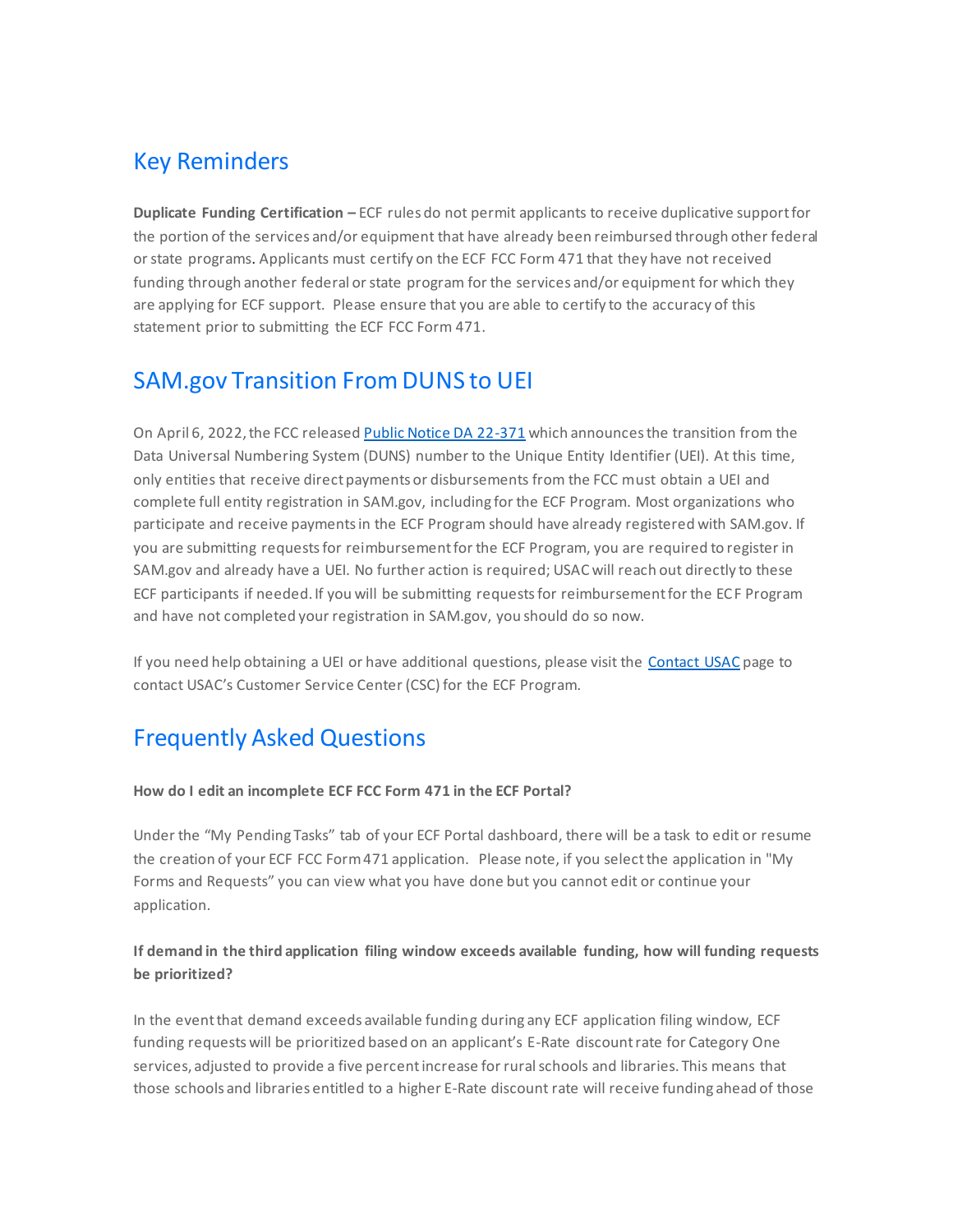entitled to a lower discount rate, as reflected in the discount matrix provided in section 54.1708(c) of the ECF rules.

As such, if prioritization is required, for ECF applicants applying in the third window that have a validated E-Rate discount, USAC will rely on the applicant's current Category One E-Rate discount rate (adjusted for rurality, if applicable) based on the number of students eligible for fr ee and reduced lunch through the National School Lunch Program (NSLP) to prioritize the review and processing of ECF applications received in the third application filing window. If necessary, applicants may provide updated information regarding their Category One E-Rate discount rate in the narrative box on the their application, as specified in another FAQ below. (This information will be validated as part of the application PIA review process). For ECF applicants applying in the third window that have not participated in the E-Rate program (and, therefore, do not have a validated E-Rate discount rate), USAC will validate their discount rate during the PIA review process.

#### **What if my school or library does not have a validated E-Rate discount because I don't participate in the E-Rate program?**

If your school or library does not have a validated E-Rate discount, please be prepared to respond quickly to requests to validate a discount rate, including providing documentation to support the discount rate. Failure to respond promptly could result in your ECF application not being reviewed.

#### **Due to the pandemic, we have not needed to update our NSLP data in recent year(s) for the E-Rate program, and our NSLP percentage has increased. Can we update student enrollment or NSLP numbers for the purposes of the third application filing window?**

If you want to update your student counts and NSLP data because your NSLP percentage has increased, please provide that information in the narrative box for the first funding request number (FRN) on your third window ECF FCC Form 471.

Specifically, updates should be noted using the following language: "**NSLP Update Request: updated NSLP student count xxx; updated student count xxx; and updated NSLP percentage xx%.**"

This will allow USAC to quickly find the ECF applications that include NSLP updates during the third application filing window. USAC will need to validate any changes made to an applicant's student count and NSLP student count numbers so please ensure you have the documentation needed to validate these requested changes. Updates may not be considered if applicants fail to respond promptly to requests for validation, and USAC may rely instead on existing NSLP percentages.

#### **Can I apply for ECF support in the third application window if I already received support in one of the first two application windows?**

Yes. However, applicants may not request duplicative funding for equipment or services that are committed and were or will be funded through the applicant's first or second window funding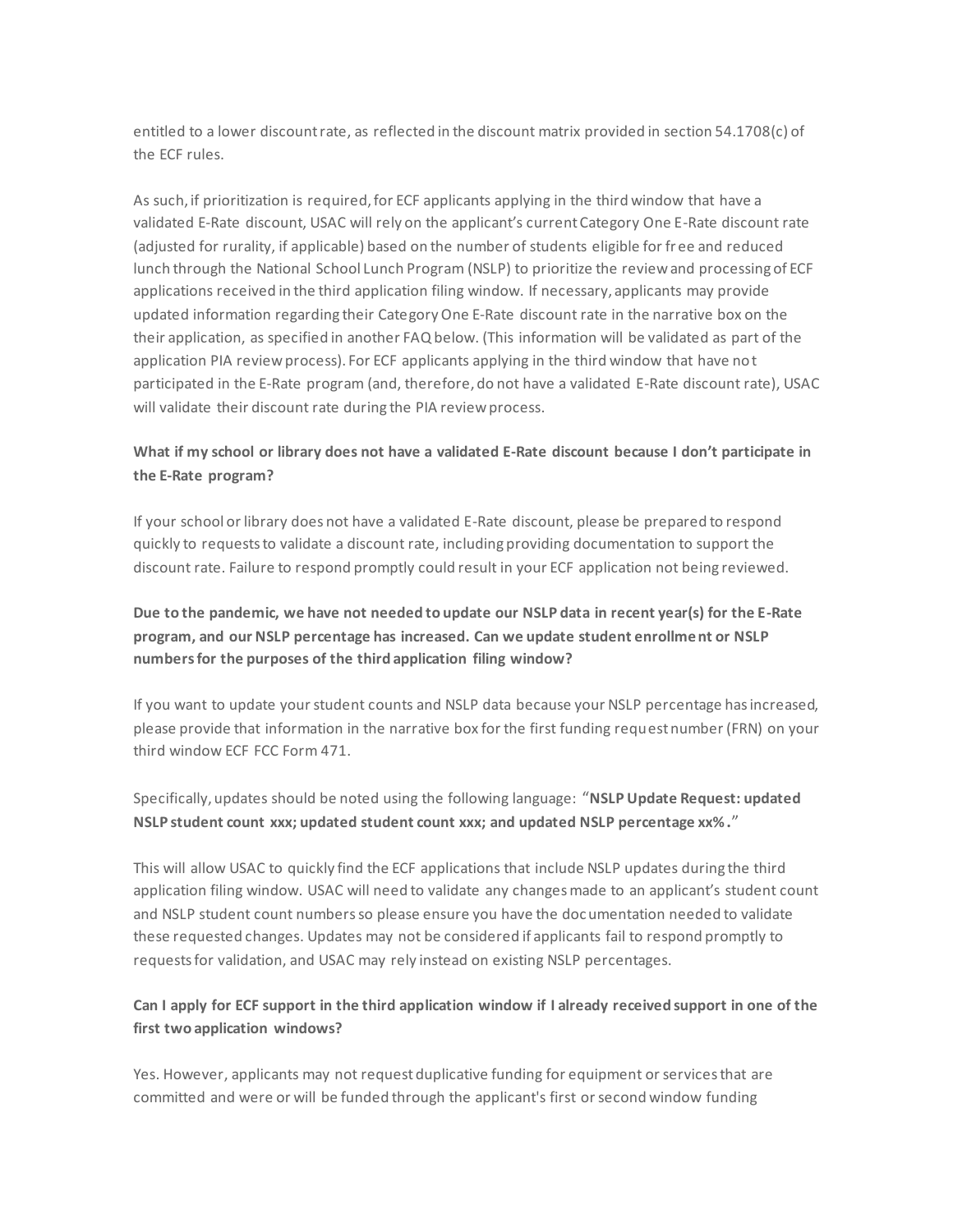requests. To avoid duplicative support and expedite the review of the third filing window applications, applicants should include in the narrative section of the ECF FCC Form 471 application information regarding equipment and/or services funded through first or second window requests.

#### **Can a school or library submit an application in the third application filing window to continue services that were funded through a first or second window funding request?**

Yes, provided they are not requesting duplicative funding for equipment or services that are committed and were or will be funded through the applicant's first or second window funding requests.

To avoid duplicative support and expedite the review of the third filing window applications, applicants should include in the narrative section of the ECF FCC Form 471 application information regarding services funded through first or second window requests, including the ECF FCC Form 471 application number(s) and the service end date(s) for any services funded during the first or second window that an applicant is seeking to continue between July 1, 2022 through December 31, 2023, as well as the service delivery dates for up to 12 months of new services being requested through the third window ECF FCC Form 471 (see [DA 22-309\)](https://click.outreach.usac.org/?qs=99ef058f8dceef3dae4439d823567f2aef162319c8f01fdb42c51c3fb24cda35a5be50dfa12e7b74d9fe319696384aafe590304ab0130dd4).

Please see the next two FAQs below for more information about the specific information and language that should be included in the narrative section of third window ECF FCC Form 471 applications for continuing or new recurring services.

**What information should we include in our third window ECF FCC Form 471 application if we are requesting to continue receiving services funded through a committed first or second window funding request?**

If you are continuing to receive recurring services between July 1, 2022 through June 30, 2023 (se[e DA](https://click.outreach.usac.org/?qs=65427dc5cf6a8467d78a74fba154ffbc03d60f540e2cc4b8041bf8334b7263a330a042dd24685d59087bee57e011bbd118d2d0bf9d0a11ca)  [22-176](https://click.outreach.usac.org/?qs=65427dc5cf6a8467d78a74fba154ffbc03d60f540e2cc4b8041bf8334b7263a330a042dd24685d59087bee57e011bbd118d2d0bf9d0a11ca) ) based on existing ECF commitments, **you will need to include the following information about your first or second window funding request in the narrative box for each applicable FRN on a third window ECF FCC Form 471** : "Continuing First or Second Window Recurring Service Request: ECF FCC Form 471 Application No.; FRN; Service Start Date; and Service End Date."

**You will also need to include the following information about the future recurring services being requested between July 1, 2022 and December 31, 2023 in the narrative box for each applicable FRN on a third window ECF FCC Form 471** : "Continuing Third Window Recurring Service Request: ECF FCC Form 471 Application No.; FRN, Service Start Date; and Service End Date."

Note: You may not request duplicative support and may only request up to a maximum of 12 months of recurring service to be received between July 1, 2022 through December 31, 2023. If you will be pausing service, for example, during the summer months, you will need to provide the months of service you are seeking support for based on these existing ECF commitments or the third window ECF funding request.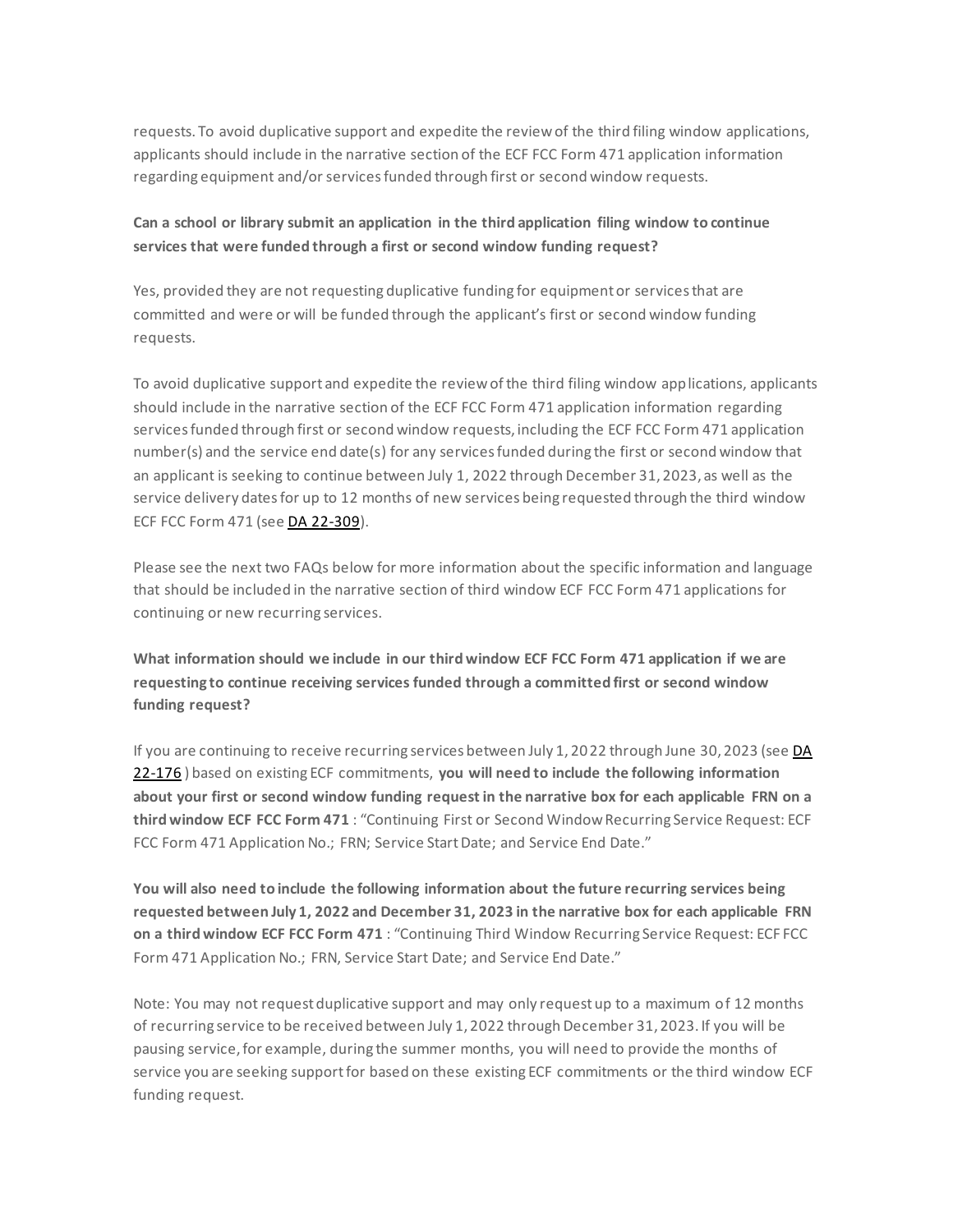**What information should we include in our third window ECF FCC Form 471 application if we are requesting new recurring services for the July 1, 2022 through December 31, 2023 funding period of the third application filing window?**

In the third application filing window, **you will need to include the following information in the narrative box for each applicable FRN on a third window ECF FCC Form 471**: "New Third Window Recurring Service Request: ECF FCC Form 471 Application No.; FRN, Service Start Date; and Service End Date."

Note: You may only request up to a maximum of 12 months of recurring service to be received between July 1, 2022 through December 31, 2023. If you will be pausing se rvice, for example, during the summer months, you will need to provide the months of service you are seeking support for based on the third window ECF funding request.

**Our school usually pauses recurring services during the summer months when it is not in session. If we plan to pause services, can we still request ECF support for nonconsecutive months during the relevant funding period?**

Yes. If a school or library will be pausing service, for example, during a school's summer break, they will need to provide the specific months of service they are seeking ECF support for based on the relevant ECF funding request (i.e., committed first or second window funding request or third window funding request). Applicants will need to include this information in the narrative box for each applicable FRN. Applicants are reminded that they cannot seek duplicative support and can only seek support for up to a maximum of 12 months of recurring service during the third application filing window.

#### **Can a school or library request funding in the third application filing window to replace lost or damaged devices funded by first or second window funding requests?**

Yes. Schools and libraries with students, school staff or library patrons without access to a device (due to it being lost or damaged) must be able to certify that they are only seeking support for devices provided to students/school staff/library patrons that would otherwise lack access to connected devices sufficient to engage in remote learning on the ECF application submitted during the third window. Schools and libraries should carefully document how the devices are not duplicative in their asset inventories, and the asset inventories should include the date the school or library was notified that the device was lost or damaged. Applicants are encouraged to use the narrative box of their third window applications to explain such requests and should note that they are not requesting additional devices to account for anticipated breakage or loss of devices requested during the third application filing window, which is not permitted.

## ECF Requests for Reimbursement Reminders of the Week